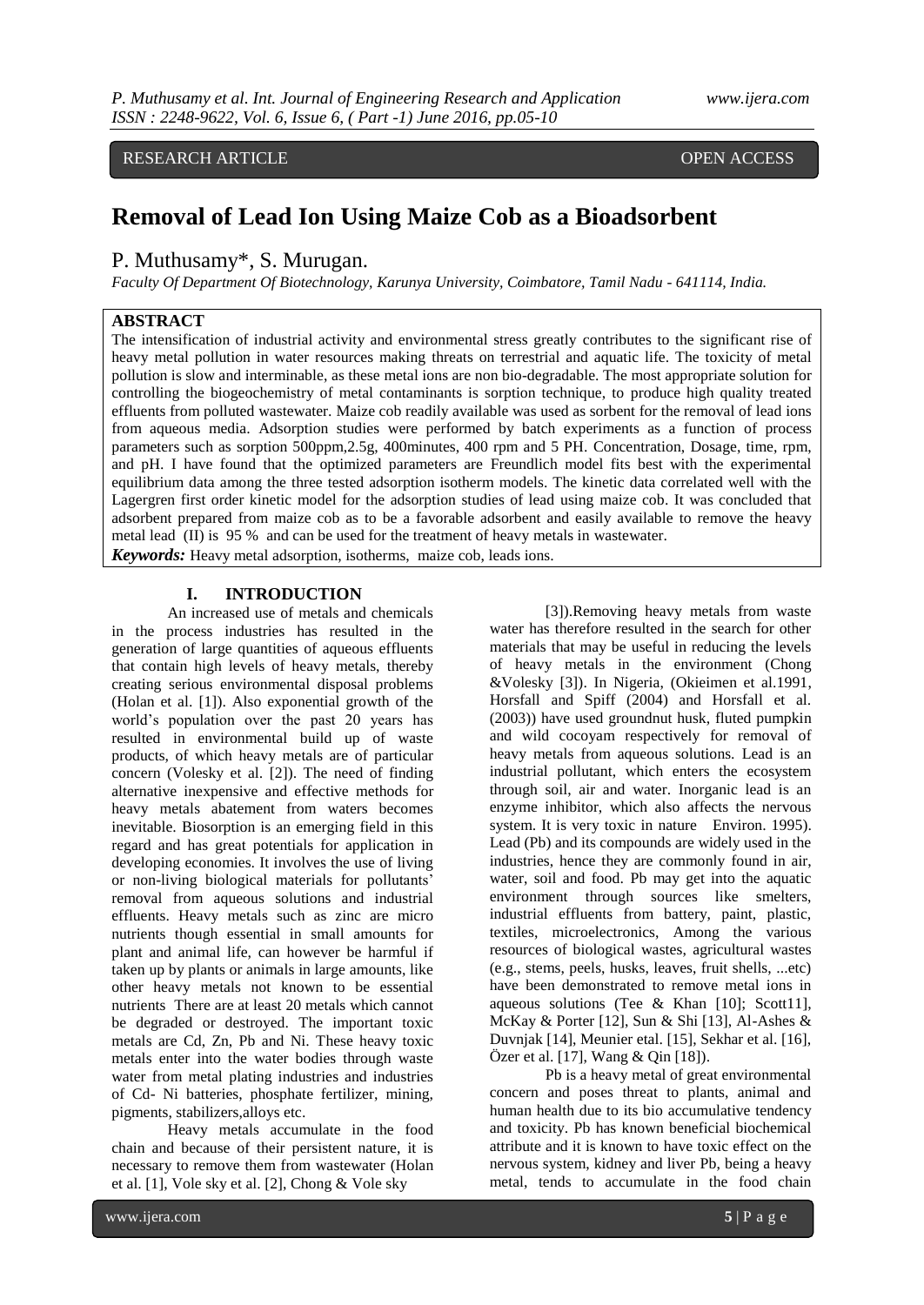because of its persistent nature, and it is therefore necessary to remove it from waste water Thus realizing the effectiveness of lead and their toxicity the present work is framed in such a way to develop efficient bioadsorbents. The bioadsorbents chosen here is Maize cob which is an inexpensive source used for the removal of lead.

#### **II. EXPERIMENTAL METHODS 2.1 Materials used**

The maize cob used for the analysis was collected from markets in Coimbatore which are disposed as wastes. All the chemicals used were of analytical grade and they were used without further purification. All the chemicals (AR) were purchased from Precision Scientific Company, Coimbatore.

# **2.2 Preparation of bioadsorbents:**

The collected maize cob was washed with double distilled water. The Maize Cob was dried in the hot air oven at  $100^{\circ}$ C for 24 hrs. It is then taken out, crushed and put into a mechanical sieve to separate the particles based on their size. The samples of particular size were separated (mesh no-240-300) and was washed with distilled water thoroughly. It is then filtered using ordinary filter paper. The washed samples were then drenched in 1N conc. nitric acid solution for 12 hours. After 12 hrs the drenched samples were washed with distilled water until the soluble and colored components were removed. The washed samples were dried under the sun light for few hours. The samples were then soaked in 1N NaOH for 12 hours. Samples were then washed with de-ionized water and were oven dried for 12 hours at 100◦C.

#### **2.3 Sample storage**

The separated samples were weighed and sealed within polythene bags for the analysis of adsorption studies.

# **2.4 Adsorption isotherms**

In order to successfully represent the equilibrium adsorptive behavior, it is important to have a satisfactory description of the equation state between the two phases composing the adsorption system. Several isotherm models are available to describe this equilibrium adsorption distribution. The Langmuir equation is used to estimate the maximum adsorption capacity corresponding to complete monolayer coverage on the adsorbent surface and is expressed by **Langmuir**  Adsorption Isotherm Equation Ce /  $q e = 1/$  $(b.\Theta) + Ce/\Theta$ 

Where *q*e is the amount adsorbed at equilibrium (mg/g) and *C*e is the equilibrium concentration of metal ions in solution (mg/L). The

Freundlich model is an empirical equation used to estimate the adsorption intensity of the sorbent towards the adsorbate and is given by

# **Freundlich equation =**  $\ln$  **qe =**  $\ln k = 1/\text{n}$  **Ce**<br>The adsorbing species-adso

species–adsorbate interactions can be explained using the Tempkin isotherm equation. It is based on the assumption that the heat of adsorption of all the molecules in the layer decreases linearly with coverage due to adsorbate– adsorbate repulsions, and the adsorption is a uniform distribution of maximum binding energy

# **Temkin equation**  $q_e$  =  $a + b$  lnCe

The other parameters are different isotherm constants, which can be determined by regression of the experimental data. In the Langmuir equation,  $\theta$  (mg/g) is the measure of adsorption capacity under the experimental conditions and *b* is a constant related to the energy of adsorption. Freundlich treatment gives the parameters, *n*, indicative of bond energies between metal ion and the adsorbent and *K*, related to bond strength.

# **2.4 Characteristics of adsorbing material**

A scanning electron microscope (SEM) and X-ray diffraction (XRD) was used to examine the surface of the adsorbent and the SEM photographs shows changes in the surface of the particle.A scanning electron microscope (SEM) is a type of electron microscope that images a sample by scanning it with a high-energy beam of electrons in a faster scan pattern. The electrons interact with the atoms that make up the sample producing signals that contain information about the sample's surface topography, composition, and other properties such as electrical conductivity. Xray scattering techniques are a family of nondestructive analytical techniques which reveal information about the crystallographic structure, chemical composition, and physical properties of materials and thin films. These techniques are based on observing the scattered intensity of an Xray beam hitting a sample as a function of incident and scattered angle, polarization, and wavelength.

# **III. RESULTS AND DISCUSSION 1.1 (a) Scanning Electron Microscopy**



**Figure 1.1 –** Image of a sample of maize cob under the scanning electron microscopy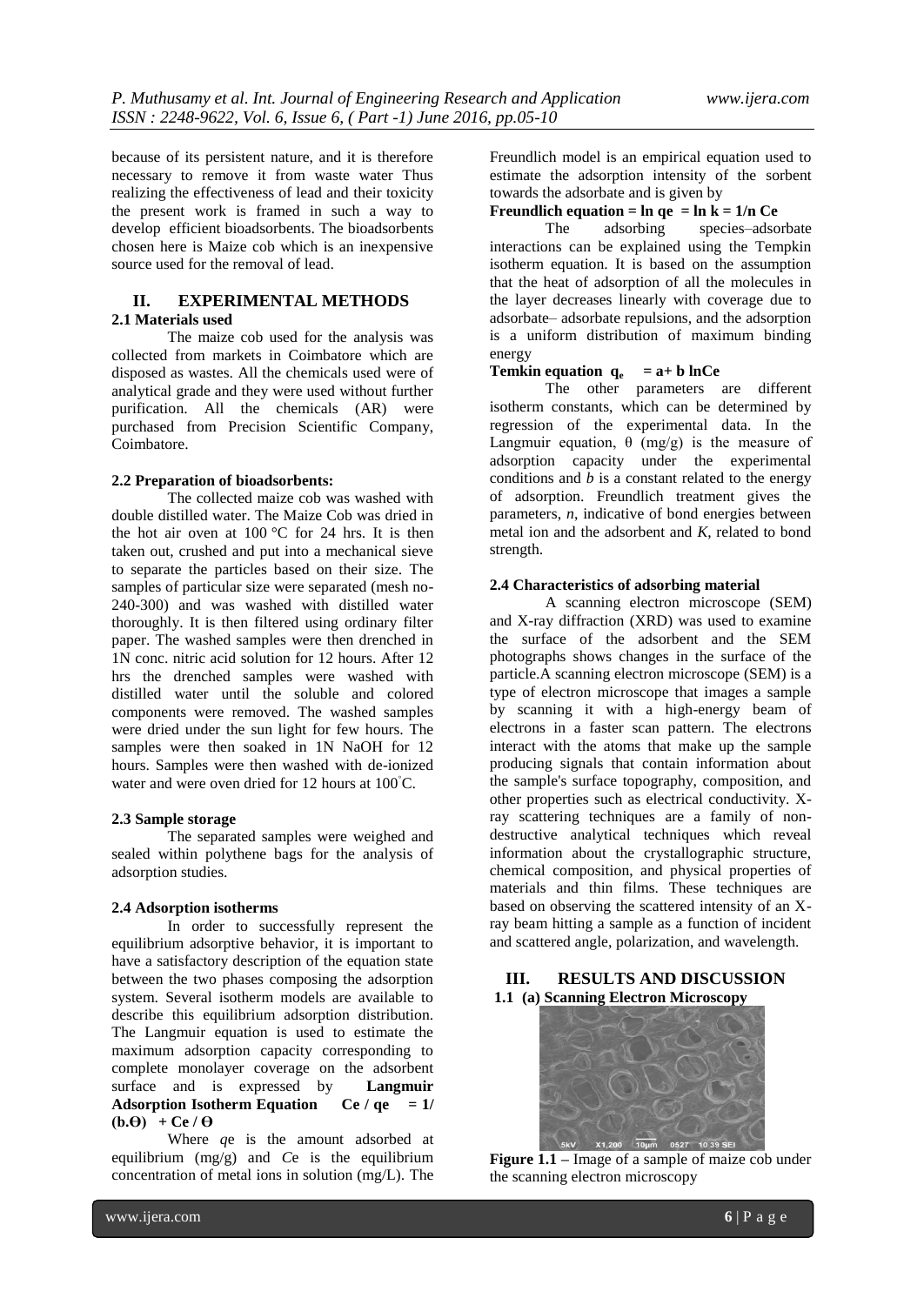#### **3.1(b) X- Ray Crystallography**



**Figure 1.2** – X - ray crystallography graph

# **3.2(c) FTIR ANALYSIS OF BIOADSORBENT:**

The FTRI analysis of biosorbent using FTRI shinadzn-8400 was carried out at PSG College of Arts and Science, Coimbatore, South India. For the identification of functional group that may be responsible of adsorption of metal ions on bio sorbent surface .The pure bio sorbent (acid treated was prepared and stored the dry samples were then diluted to 5% in KBR and last into disk before FTRI analysis



# **3.2 (a) Effect of lead concentration**

At lower concentration all lead ions present in the solution could interact with the binding sites and thus the percentage of adsorption was higher than the higher initial copper ion concentration. At higher concentration, lower adsorption may be due to the saturation of biosorption sites. The decrease in percentage of biosorption may be caused by the lack of sufficient surface area to accommodate much more lead ions available in the solution.



# **3.2 (b) Effect of Biosorbent dosage**

In this study, the biosorbent dosage is changed from 0.5 to 2.5 g and there is no change in other parameters are const like concentration, time, rpm and pH. The contact time half an hours, concentrations is 500ppm for lead as stated in the earlier section. The figure shows an increase in the biosorption percentage as dosage of biosorbent increases. This is because of the availability of more binding sites in the surface of the biosorbent for complexation of lead ions.The optimum dosage was found that 2.5g/lit



#### **3.2 (c) Effect of contact time (Minutes)**

Contact time profile for the Biosorption of lead for a solution of 100 mg/L is shown in the above graph. The data obtained from the Biosorption of lead ions on the maize cob sample showed that a contact time of two hours is needed to achieve equilibrium and the biosorption did not change significantly with further increase in contact time. Therefore, the uptake and unabsorbed copper concentrations at the end of two hours are given as equilibrium values (Qe, mg/g; Ceq, mg/L) respectively and decided to conduct further Biosorption experiments at this contact time of two hours.



# **3.2 (c) Effect of Agitation (Rpm)**

Contact time profile for the Biosorption of lead for a solution of 100 mg/L is shown in the above graph. The data obtained from the Biosorption of lead ions on the maize cob sample showed that a agitation 400 rpm is needed to achieve equilibrium and the biosorption did not change significantly with further increase in speed.. Therefore, the uptake and unabsorbed copper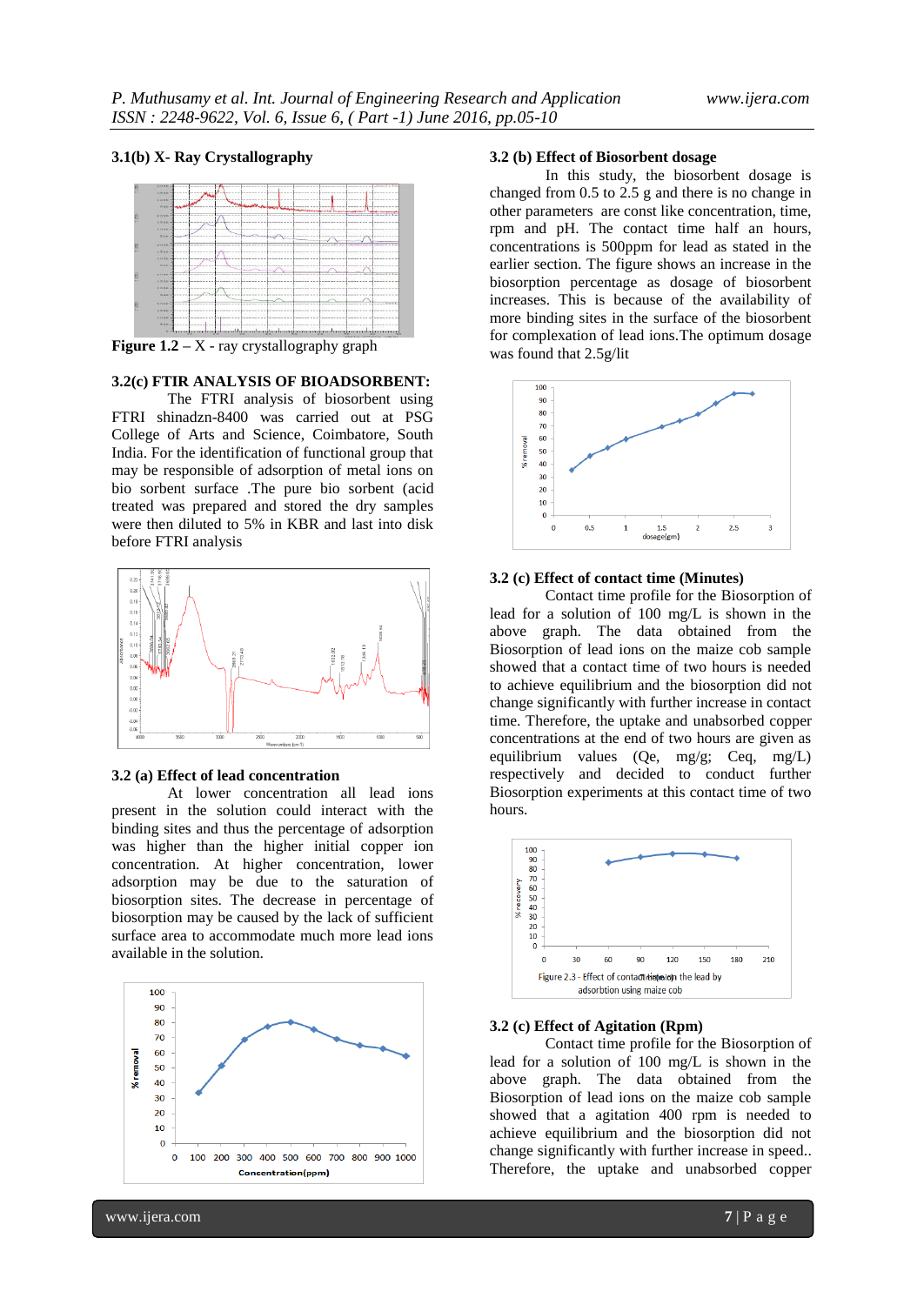concentrations at the end of 400rpm are given as equilibrium values (Qe, mg/g; Ceq, mg/L) respectively and decided to conduct further Biosorption experiments at this agitation speed of 400 rpm.





Figure 3.2

**Table I –** Adsorption studies

Figure 3.1

| <b>Adsorption</b> |                   |         |                |
|-------------------|-------------------|---------|----------------|
| <b>Isotherm</b>   | <b>Parameters</b> |         |                |
| Langmuir          | $q_{max}(mg/g)$   | b(1/mg) | $\mathbf{R}^2$ |
|                   | 21.413            | 0.0084  | 0.8295         |
| <b>Tempkin</b>    | a                 |         | $R^2$          |
|                   | 0.7786            | 2.4911  | 0.9545         |
| Freundlich        | $\rm K_F$         | N       |                |
|                   | 1.900             | 4.566   | 0.7689         |

#### **IV. CONCLUSION**

Present study shows that chemically treated maize cob is an effective adsorbent for the removal of lead ions from aqueous solutions. The adsorption process is a function of the adsorbent and adsorbent concentrations, dosage, time, rpm and temperature. The maximum percentage removal was increased from 50 to 95%. Equilibrium was achieved practically in 2h. The equilibrium adsorption data are satisfactorily fitted in the order: Langmuir > Temkin > Freundlich, in the case of lead ions.

The adsorbent proved to be very effective on industrial waste water. Waste water from a leather industry in Vellore, Tamil Nadu was collected and was tested for the presence of lead. It was found to contain 0.96mg/liter of lead. And after treating the effluent with the bioadsorbant, it was found to remove 95% of lead from the waste water.

The economic feasibility of low cost adsorbents over activated carbon is estimated in



the present study. It is found that maize cob which is cheap and available in abundance locally is the most economical among all the developed low cost adsorbents, and much cheaper than activated carbon. The result is not only important for the industries but also to the planet earth in general due to the resultant social and environmental benefits.

#### **REFERENCES**

- [1]. Holan, Z.R., Volesky, B. and Prasetyo, I., Biosorption of cadmium by biomass Marine algae, Biotechnology Bioengineering, Vol. 41, pp. 819-825, 1993.
- [2]. Volesky, B., May, H. and Holan, Z. R., Cadmium biosorption by saccharomyces cerevisiae, Biotechnology Bioengineering, Vol. 41, pp. 826-829, 1993.
- [3]. Chong, K. H. and Volesky, B., Metal biosorption equilibria in a ternary system, Biotechnology Bioengineering, Vol. 49, pp. 629-639, 1996.
- [4]. Hutton, M. and Symon, C., Quantities of cadmium, lead, mercury, and arsenic entering the environment from human activities, Science Total Environment, Vol. 57, pp. 129-150, 1986.
- [5]. Nriagu, J. O., A silent epidemic of environmental metal poisoning?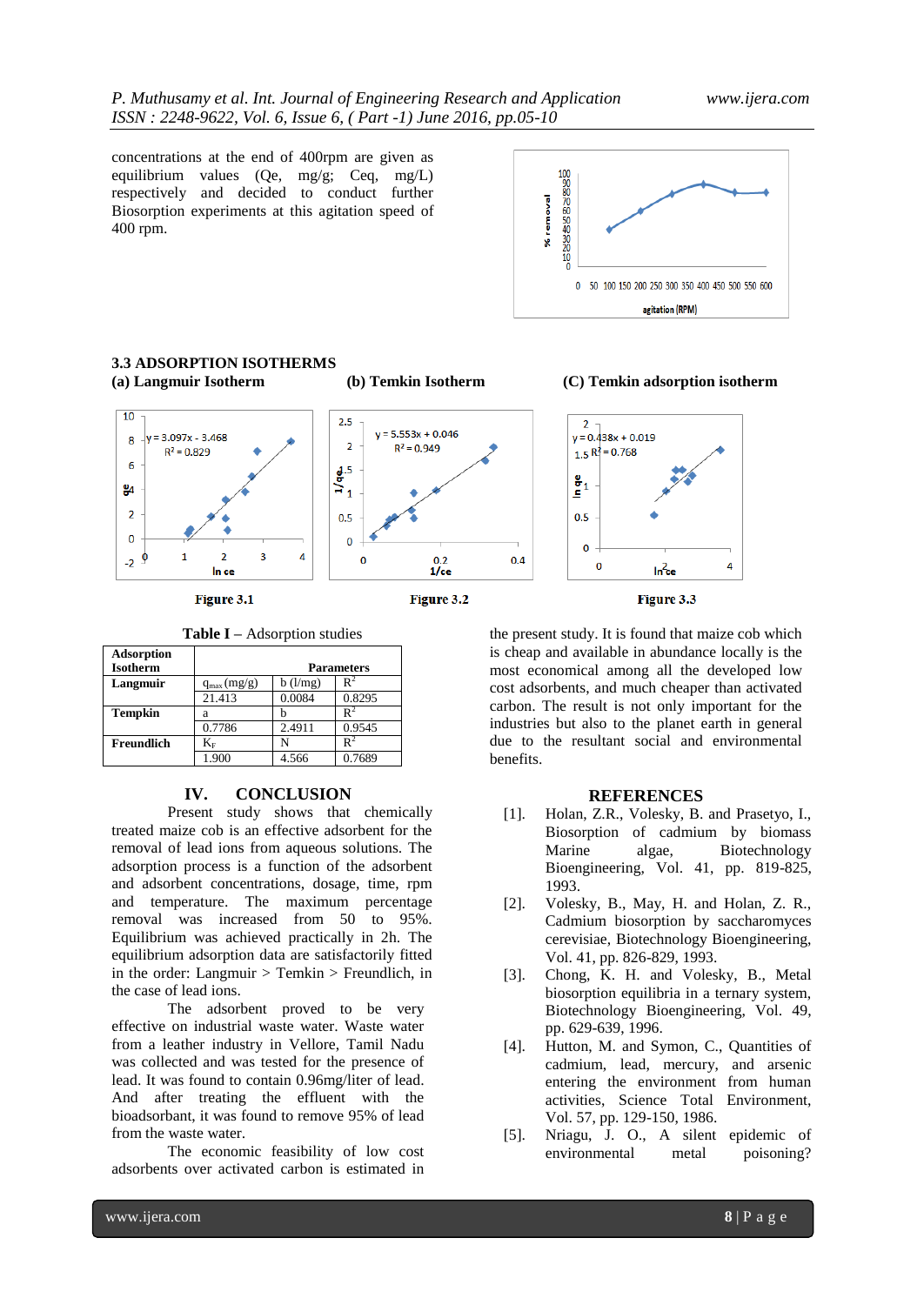Environmental Pollution, Vol. 50, pp. 139-161, 1988.

- [6]. Singh, D.B., Prasad, G., Rupainwar, D.C. and Singh, V.N., As(III) Removal from aqueous solution by adsorption, Water Air and Soil Pollution, Vol. 42, pp. 373-386, 1988.
- [7]. Yin, J. and Blanch, H.W., A bio-mimetic cadmium adsorbent: design, synthesis, and characterization, Biotechnology Bioengineering, Vol. 34, pp. 180- 188,1989.
- *[8].* Sadowski, Z., Golab, Z. and Smith, R.W., Flotation of *Streptomyces pilosus* after lead accumulation, Biotechnology Bioengineering, Vol. 37, pp. 955- 959,1991.
- [9]. Bailey, S.E., Olin, T.J., Bricka, R.M. and Adrian, D.D., A review of potentially lowcost sorbents for heavy metals, Water Research, Vol. 33 (11), pp. 2469-2479, 1999.
- [10]. Tee, T. W. and Khan, R. M., Environment Technology Letter, Vol. 9, pp. 1223-
- [11]. Scott, C.D., Biotechnology Bioengineering, Vol. 39, pp. 1064-, 1992.
- [12]. McKay, G. and Porter, J.F., Journal of Chemical Technology and Biotechnology, Vol. 69, pp. 309, 1997.
- [13]. Sun, G. and Shi, W., Sunflower stalks as adsorbents for the removal on metalions from wastewater, Industrial Engineering Chemical Research, Vol. 37,pp. 1324- 1328, 1998.
- [14]. Al-Asheh, S., Duvnjak, Z., Binary metal sorption by pine bark: study of equilibrium and mechanisms, Separation Science Technology, Vol. 33 (9), pp. 1303-1329, 1998.
- [15]. Meunier, N., Laroulandie, J., Blais, J.F. and Tyagi, R.D., Cocoa shells for heavy metal removal from acidic solutions, Bioresource Technology, Vol. 90, pp. 255-263, 2003.
- [16]. Sekhar, K. C., Kamala, C.T., Chary, N.S. and Anjaneyulu, Y., Removal of heavy metals using a plant biomass with reference to environmental control, International Journal of Mineral Processing, Vol. 68, pp. 37-45, 2003.
- [17]. Ozer, A., Özer, D. and Özer, A., The adsorption of copper (II) ions onto dehydrated wheat bran (DWB): determination of the equilibrium and *Twelfth International Water Technology Conference, IWTC12 2008, Alexandria, Egypt* thermodynamic parameters, Process

Biochemistry, Vol. 39, pp. 2183- 2191,2004.

- [18]. Wang, X-S. and Qin, Y., Study on equilibrium sorption isotherm for metal ion of Cu2+ on rice bran, Process Biochemistry, Vol. 40 (2), pp. 677-680, 2005.
- [19]. Benaïssa, H., Screening of new sorbent materials for cadmium removal from. aqueous solutions, Journal of Hazardous Materials, Vol. B132, pp.189-195,2006.
- [20]. S. Lagergren, About the theory of socalled adsorption of soluble substances, K. Sven. Vetenskapsakad. Hand., Band, Vol. 24(4), pp. 1-39, 1898.
- [21]. Ho, Y. S., Adsorption of heavy metals from waste streams by peat, Ph.D. Thesis, University of Birmingham, Birmingham, U.K., 1995.
- [22]. Ho, Y. S. and McKay, G., The kinetics of sorption of divalent metal ions onto sphagnum moss peat, Water Research, Vol. 34(3), pp. 735-742, 2000.
- [23]. Giles, C. H., Mac Ewan, T. H., Nakhwa, S. N. and Smith, D. J., Studies in adsorption. A system of classification of solution adsorption isotherms, and its use in diagnosis of adsorption mechanisms and measurements of specific areas of solids, Chemical Society, pp. 3973-3993, 1960.
- [24]. Brunauer, S., The adsorption of gases and vapors, Princeton, New York, 1945.
- [25]. Langmuir, L., The adsorption of gas, mica and platinium, J. Am. Chem. Soc, Vol. 40, pp. 1361-, 1948.
- [26]. Freundlich, H., Colloid and capillary Chemistry, Metheum, London, pp. 883- ,1926.
- [27]. Kapoor, A. and Viraraghavan, T., Fungal biosorption- an alternative treatment option for heavy metal bearing wastewaters: a review, Bioresource Technology, Vol. 53, pp. 195-206, 1995.
- [28]. Curkovic, L., Stefanovic, S.C. and Filipan, T., Metal ion exchange by natural and modified zeolites, Water Research, Vol. 31, pp. 1379- 1382, 1997.
- [29]. Volesky, B., May, H., Holan, Z., Cadmium biosorption by S. cerevisiac, Biotechnology and Bioengineering, Vol. 41, pp. 826-829, 1993.
- [30]. Ramos, R.L., Mendez, J. R. R., Barron, J. M., Rubio, L. F., Coronado, R. M. G., Adsorption of Cd(II) from aqueous solutions onto activated carbon, Water Science Technology, Vol. 35, pp. 205- 211, 1997.